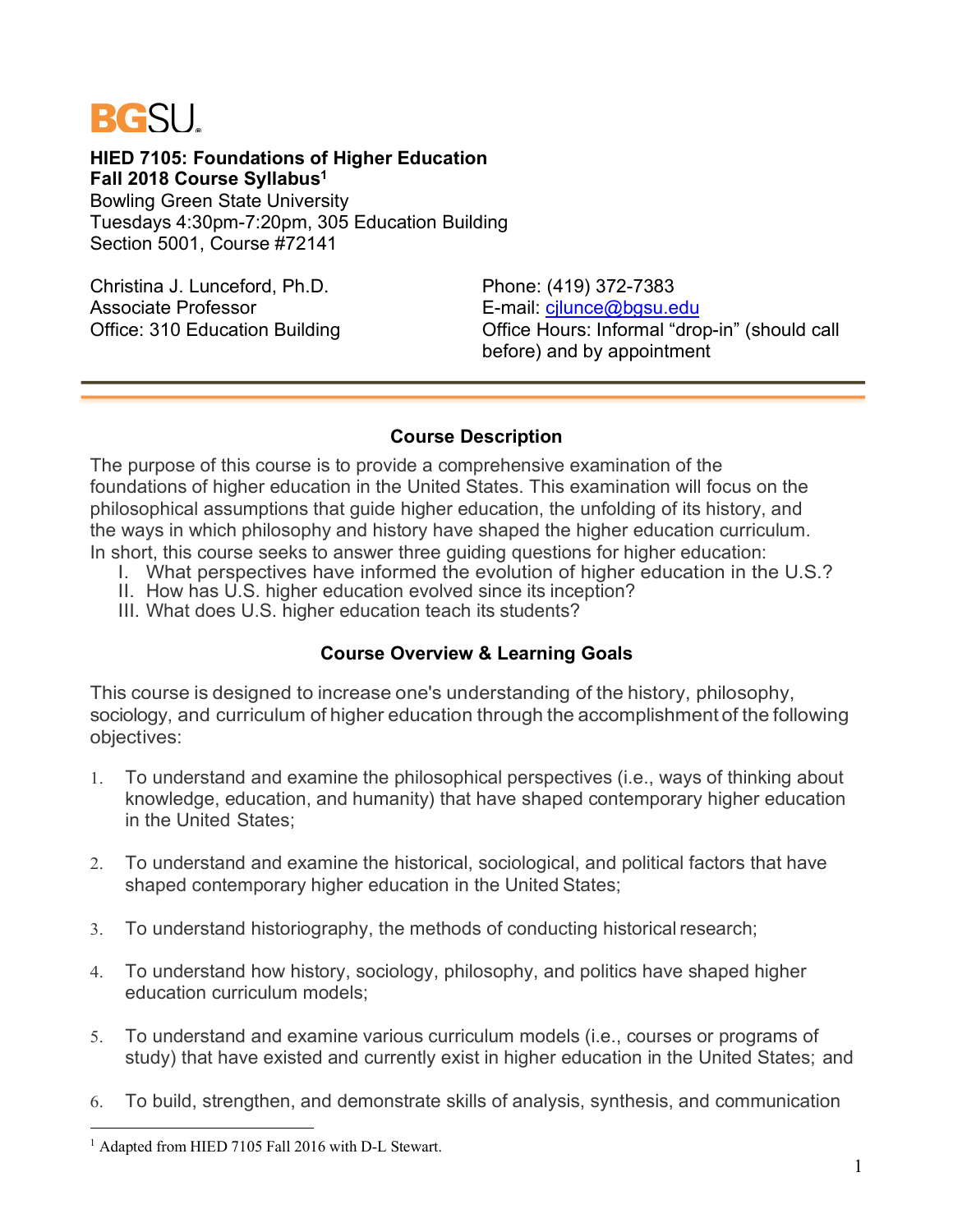(oral and written) and apply those skills to the arenas of higher education philosophy, history, and curriculum.

Relationship to **HIED** Learning Outcomes



| <b>HIED General</b><br>Learning<br><b>Outcome</b>             | <b>Primary and Secondary Outcomes Associated with this Course</b>                                                                                                    |
|---------------------------------------------------------------|----------------------------------------------------------------------------------------------------------------------------------------------------------------------|
| Administration and                                            | • Understand the history, philosophy, sociology, and law pertaining to<br>governance, administration, and leadership in higher education<br>institutions and systems |
| Leadership in<br><b>Higher Education</b>                      | • Articulate how higher education is differentiated by mission,<br>sector, curriculum, size, and stakeholders                                                        |
|                                                               | Develop effective practices and policies to create socially-just<br>$\bullet$<br>higher education institutions and systems                                           |
| Postsecondary<br><b>Students' Learning</b><br>and Development | • Understand the demographic profile and trends of college students in<br>the U.S.                                                                                   |
| Diversity, Equity,                                            | • Articulate the experiences of historically underrepresented and<br>marginalized groups in higher education in the U.S.                                             |
| and Social Justice                                            | • Understand issues of diversity, equity, and social justice in higher<br>education                                                                                  |
|                                                               | • Articulate paradigmatic assumptions that underlie different<br>approaches to research, evaluation, and assessment                                                  |
|                                                               | Develop expertise in at least one research methodology<br>$\bullet$                                                                                                  |
| Inquiry:<br>Assessment,<br>Evaluation, and                    | Analyze qualitative and quantitative data to address research<br>questions                                                                                           |
| Research                                                      | Evaluate the strengths and weaknesses of research and assessment<br>$\bullet$<br>studies                                                                             |
|                                                               | Create and implement at least one assessment project and one<br>research study                                                                                       |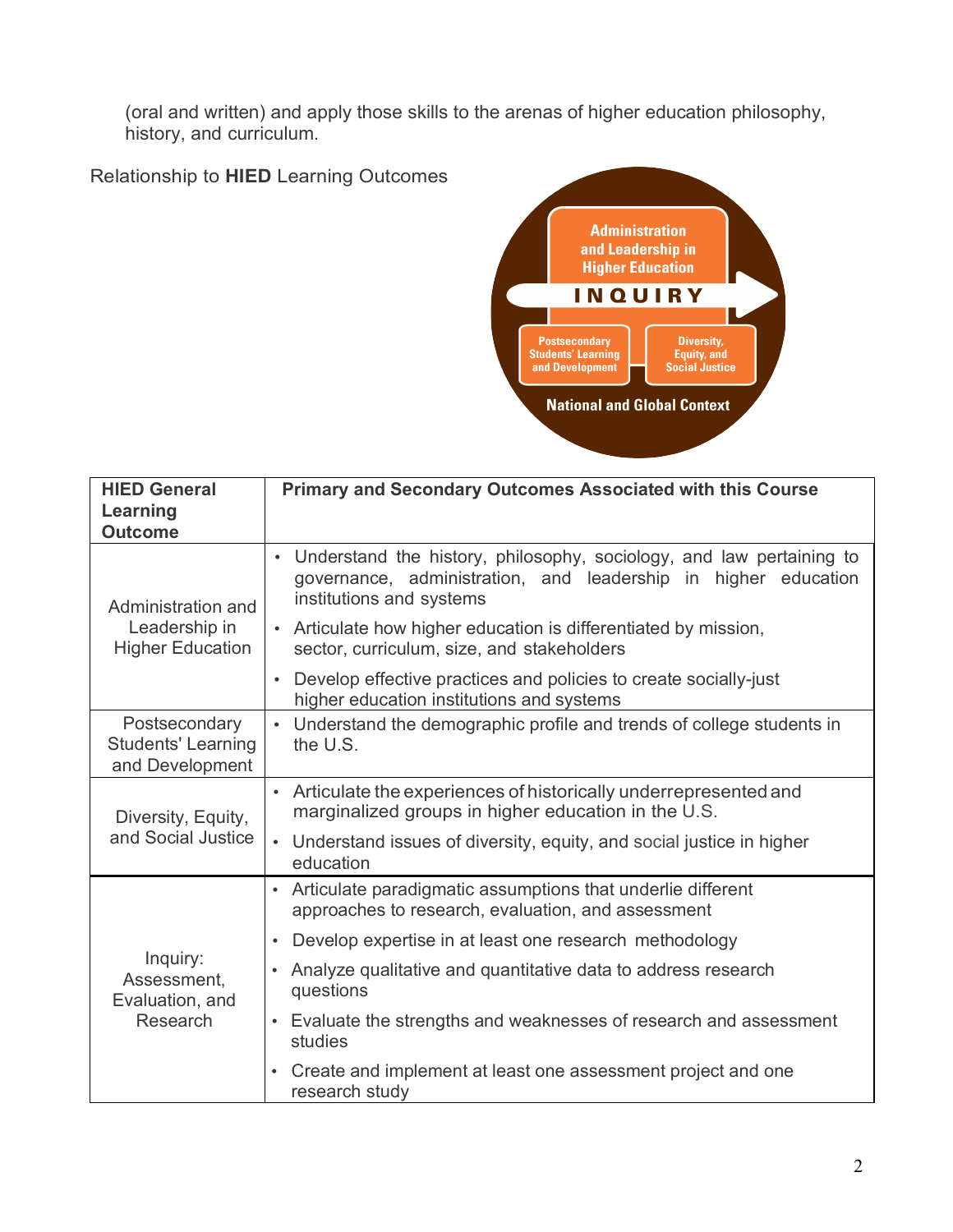#### **Assigned Readings**

Thelin, J. R. (2011). *A history of American higher education* (2nd ed.). Baltimore, MD: Johns Hopkins University.

Wilder, C. S. (2013). *Ebony and ivory: Race, slavery and the troubled history of American universities.* New York, NY: Bloomsbury Press.

Other materials as assigned and made available on Canvas. In accordance with copyright law, you may print **one** copy for personal use. The citations for those readings are listed in alphabetical order below:

- Aldridge, D. P. (2007). Of Victorianism, civilizationism, and progressivism: The educational ideas of Anna Julia Cooper and W.E.B. Du Bois. *History of Education Quarterly, 47,* 416-446.
- Altbach, P. G. (1979). From revolution to apathy: American student activism in the 1970s. *Higher Education, 8,* 609-626.
- Altbach, P. G. (2015, August 28). The many traditions of the reviving liberal arts. *University World News Global Edition,* 379. Retrieved from http://www.universityworldnews.com/article.php?story=20150825170126943
- American Council on Education. (1937). *The student personnel point of view.* Washington, DC: Author. Retrieved from http://www.myacpa.org/pub/documents/1937.pdf
- American Council on Education. (1949). *The student personnel point of view.* Washington, DC: Author. Retrieved from http://www.myacpa.org/pub/documents/1949.pdf
- Anderson, J. D. (1993). Race, meritocracy, and the American academy during the immediate Post-World War II era. *History of Education Quarterly, 33,* 151-175.
- Andrew, J. (2001). Pro-war and anti-draft: Young Americans for Freedom and the war in Vietnam. In M. J. Gilbert (Ed.), *The Vietnam War on campus* (pp. 1-19). Westport, CT: Praeger.
- Bastedo, M. (2005). Curriculum in higher education: The historical roots of contemporary issues. In P. G. Altbach, R. 0. Berdahl, & P. J. Gumport (Eds.), *American higher education in the twenty-first century: Social, political and economic challenges (2nd ed.,* pp. 462-485).
- Benowitz, J. M. (2009). Reading, writing and radicalism: Right-wing women and education in the post-war years. *History of Education Quarterly, 49,* 89-111.
- Berrett, D. (2015, January 26). The day the purpose of college changed. *The Chronicle of Higher Education.* Retrieved from http://chronicle.com
- Bradley, S. M. (2016, February 1). Black activism on campus. *The New York Times.*  Retrieved from http://nytimes.com
- Brown II, M. C., & Davis, J. E. (2001). The historically Black college as social contract, social capital, and social equalizer. *Peabody Journal of Education,* 7*6,* 31-49.
- Brubacher, J. S., & Rudy, W. (1976). Distinguishing features of American higher education. In *Higher education in transition: A history of American colleges and universities, 1636- 1976* (pp. 423-441). New York, NY: Harper & Row.
- Cheney, L. V. (1989). 50 hours: A core curriculum for college students. *Humanities, 10(6),* 4- 12.
- Clark, D. A. (1998). "The two Joes meet. Joe college, Joe veteran": The G.I. Bill, college education, and postwar American culture. *History of Education Quarterly, 38,* 165- 189.
- Dilley, P. (2002). 20th century postsecondary practices to control gay students. *The Review of Higher Education, 25,* 409-431.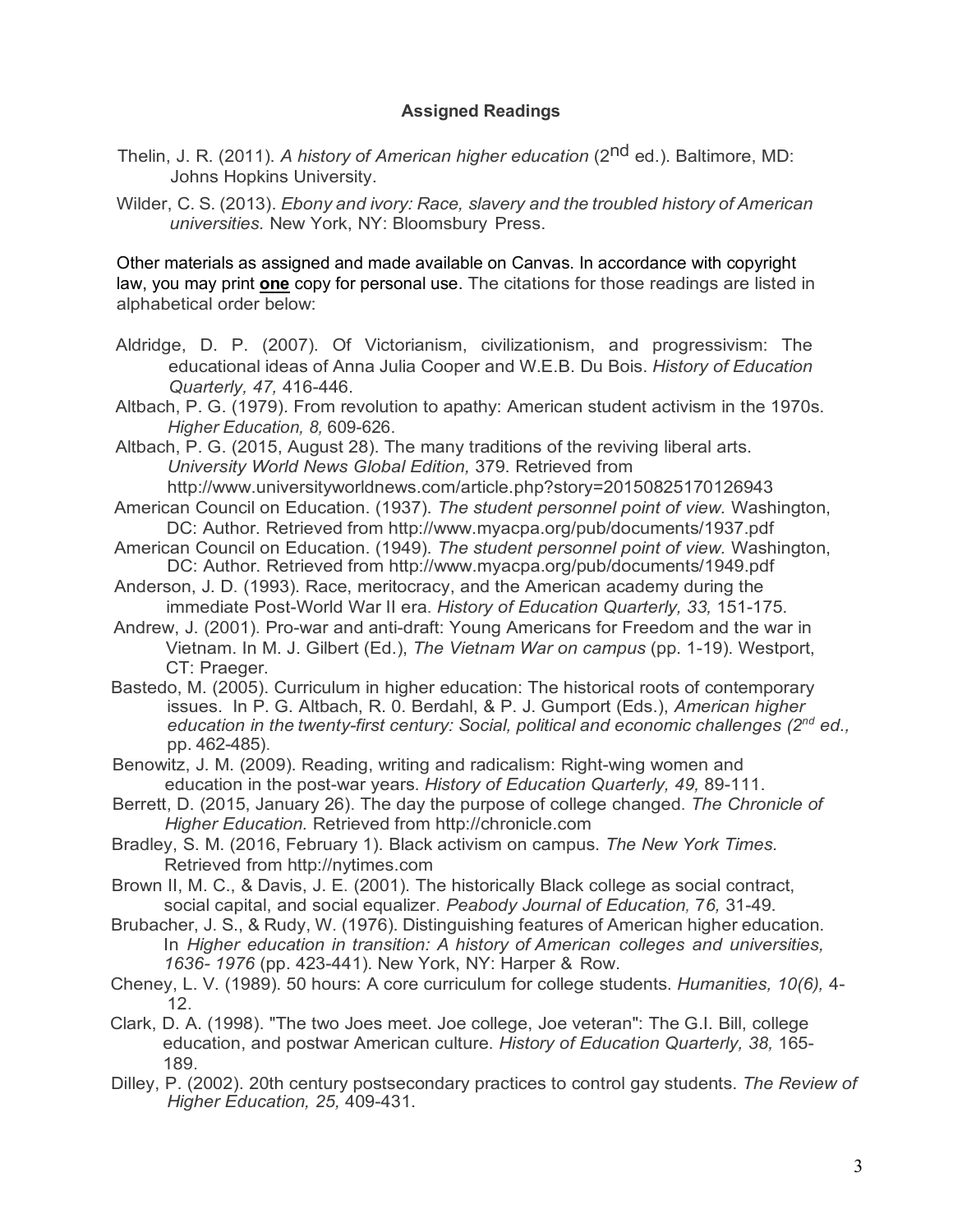Eisenmann, L. (1999). Reclaiming religion: New historiographic challenges in the relationship of religion and American higher education. *History of Education Quarterly, 39,* 295-306.

Eisenmann, L. (2002). Educating the female citizen in a Post-war world: Competing ideologies for American women, 1945-1965. *Educational Review, 54,* 133-141.

Flexner, A. (1968/1930). The idea of a modem university [Chapter l]. In *Universities: American, English, German* (pp. 3-36). London, England: Oxford University Press.

Freeland, R. M. (2004, October). The third way. *The Atlantic.* Retrieved from http://www.theatlantic.com

Fuhrmann, B. S. (1996). Philosophies and aims. In J. G. Gaff & J. L. Ratcliff (Eds.), *Handbook of the undergraduate curriculum* (pp. 86-99). San Francisco, CA: Jossey-Bass.

Garcia, M., & Ratcliff, J. L. (1996). Social forces shaping the curriculum. In J. G. Gaff & J. L. Ratcliff (Eds.), *Handbook of the undergraduate curriculum* (pp. 118-136). San Francisco, CA: Jossey-Bass.

Giamatti, A. B. (1990). A city of green thoughts. *In A free and ordered space: The real world of the university* (pp. 127-137). New York, NY: W.W. Norton & Company.

Gildersleeve, R. E., Kuntz, A. M., Pasque, P.A., & Carducci, R. (2010). The role of critical inquiry in (re)constructing the public agenda for higher education: Confronting the conservative modernization of the academy. *The Review of HigherEducation, 34,*85- 121.

Gonzalez, R. G. (2008). From creation to cultural resistance and expansion: Research on American Indian higher education. In J.C. Smart (Ed.), *Higher education: Handbook of theory and research* (Vol. XXIII). New York, NY: Springer.

Goodchild, L. F., & Huk, I. P. (1990). The American college history: A survey of its historiographic schools and analytic approaches from the mid-nineteenth century to the present. In J.C. Smart (Ed.), *Higher education: Handbook of theory and research* (Vol. 6, pp. 201-290). New York, NY: Agatha.

Hoeveler Jr., J. D. (1976). The university and the social gospel: The intellectual origins of the "Wisconsin Idea". *The Wisconsin Magazine of History, 59,* 282-298.

Horowitz, H. L. (1988). Introduction: The worlds that undergraduates make. In *Campus life: Undergraduate cultures from the end of the eighteenth century to the present.* Chicago, IL: University of Chicago.

Horowitz, H. L. (2005). In the wake of Laurence Vesey: Re-examining the liberal arts college. *History of Education Quarterly, 45,* 420-426.

Hutcheson, P.A. (1996). Structures and practices. In J. G. Gaff & J. L. Ratcliff (Eds.), *Handbook of the undergraduate curriculum* (pp. 100-117). San Francisco, CA: Jossey-Bass.

Hutcheson, P.A. (1999). Reconsidering the community college. *History of Education Quarterly, 39,* 307-320.

Hutchins, R. M. (1936). The higher learning [Chapter IV]. In *The higher learning in America.* New Haven, CT: Yale University.

Jackson, L. (1995). The rights of man and the rites of youth: Fraternity and riot at eighteenth century Harvard. *History of Higher Education Annual, 15,* 5-49.

Kaestle, C. F. (1992). Standards of evidence in historical research: How do we know when we know? *History of Education Quarterly, 32,* 361-366.

Kant, I. (1784, September 30). *An answer to the question: What is enlightenment?*  Konigsberg, Prussia. Retrieved http://philosophy.eserver.org/kant/what-isenlightenment.txt

Laden, B. V. (2001). Hispanic-serving institutions: Myths and realities. *Peabody Journal of Education, 76,* 73-92.

Lane, J.C. (1987). The Yale Report of 1828 and liberal education: A neorepublican manifesto. *History of Education Quarterly, 27,* 325-338.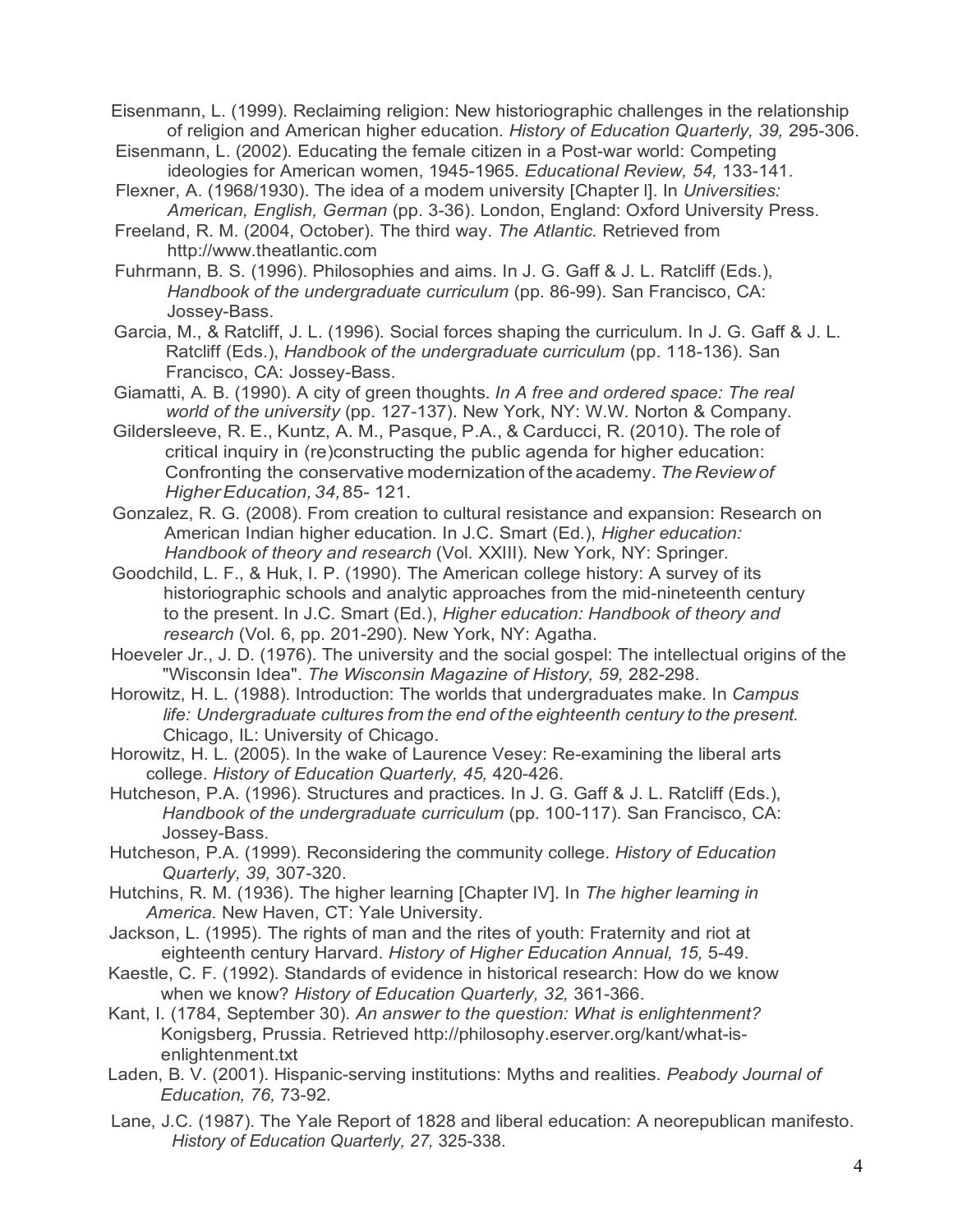Lemann, N. (2016, January 8). What should graduates know? *The Chronicle of Higher Education.* Retrieved from http://chronicle.com

Levine, A., & Nidiffer, J. (1996). Key turning points in the evolving curriculum. In J. G. Gaff & J. L. Ratcliff (Eds.), *Handbook of the undergraduate curriculum* (pp. 53-85). San Francisco, CA: Jossey-Bass.

Lewis, L. S. (1993). Implications for governance [Chapter 7]. In *The Cold War and Academic Governance: The Lattimore Case at Johns Hopkins* (pp. 207-237). Frontiers in Education Series. Albany: State University of New York.

Linn, M. R. (1993, Summer). College entrance examinations in the United States: A brief history for college admission counselors. *Journal of College Admission, 140,* 6-16.

Lucas, C. J. (2006a). Higher learning in antiquity [Chapter I]. In *American higher education: A history* (2nd ed., pp. 3-34). New York, NY: Palgrave MacMillan.

Lucas, C. J. (2006b). From cathedral church schools to universities [Chapter 2]. In *American higher education: A history* (2nd ed., pp. 35-69). New York, NY: Palgrave MacMillan.

Lucas, C. J. (2006c). Post-medieval academe: Evolution and estrangement [Chapter 3]. In *American higher education: A history* (2<sup>nd</sup> ed., pp. 71-100). New York, NY: Palgrave MacMillan.

Lynch, M. (2014, August 4). *Diverse* conversations: What's next for higher education? *Diverse* [online]. Retrieved from http://diverseeducation.com/article/66148/

Moyer, D. H. (1948). The liberal arts as vocational education. *Journal of Higher Education, 19,*404-412.

Newman, J. H. (1996/1852). Knowledge its own end [Discourse V]. In *The idea of a university* (pp. 76-91). New Haven, CT: Yale.

Nidiffer, J. (2010). "Poor" research: The historiographical challenges when socioeconomic status is the unit of analysis. In M. Gasman (Ed.), *The history of U S. higher education: Methods for understanding the past* (pp. 137-149). New York, NY: Routledge.

Nidiffer, J., & Cain, T. R. (2004). Elder brothers of the university: Early vice presidents in the late nineteenth-century universities. *History of Education Quarterly, 44,* 487- 523.

Okihiro, G. Y. (1999). *Storied lives: Japanese American students and World War II*  (Chapter 6, pp. 118-139). Seattle: University of Washington.

Ortega y Gasset, J. (2001/1944). The fundamental question [Chapter II]. In *Mission of the university* (pp. 15-36). Somerset, NJ: Transaction.

Pak, M. S. (2008) The Yale Report of 1828: A new reading and new implications. *History of Education Quarterly, 48,* 30-57.

Park, J. J., & Teranishi, R. T. (2008). Asian American and Pacific Islander serving institutions: Historical perspectives and future prospects. In M. Gasman, B. Baez, & C. S. V. Turner (Eds.), *Understanding minority serving institutions* (pp. 111-126). Albany: SUNY.

Perkins, L. M. (1993). The role of education in the development of Black feminist thought, 1860-1920. *History of Education, 22,* 265-275.

Ratcliff, J. G. (1996). What is a curriculum and what should it be? In J. G. Gaff & J. L. Ratcliff (Eds.), *Handbook of the undergraduate curriculum* (pp. 5-29). San Francisco, CA: Jossey-Bass.

Rüegg, W. (1992). The traditions of the university in the face of the demands of the twenty-first century. *Minerva, 30,* 189-205.

Solberg, W. U. (2009). A struggle for control and a moral scandal: President Edmund J.

James and the powers of the president at the University of Illinois, 1911- 14. *History of Education Quarterly, 49,* 39-67.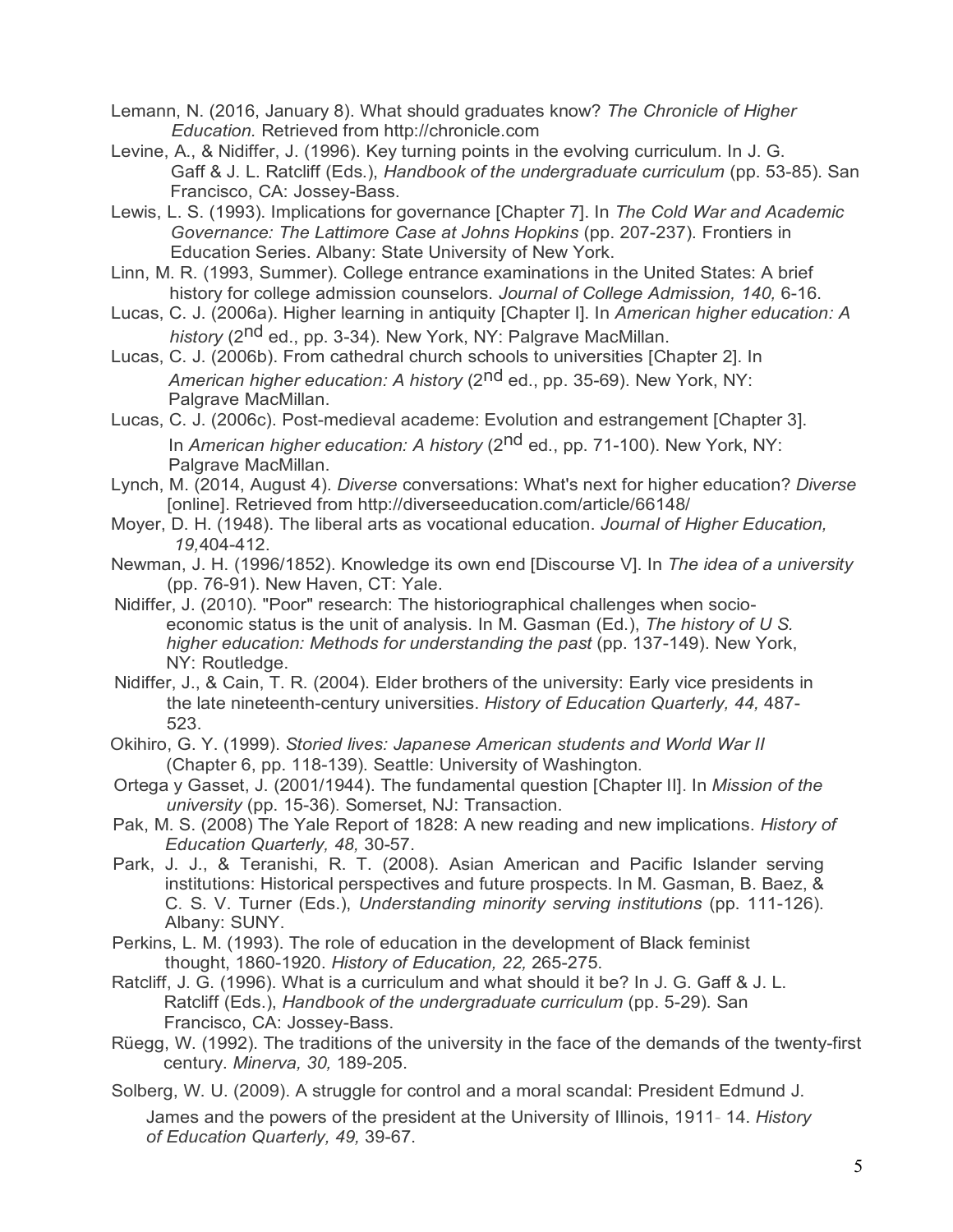- Stetar, J.M. (1985). In search of a direction: Southern higher education after the Civil War. *History of Education Quarterly, 25,* 341-367.
- "The Yale Report of 1828." (1961). In R. Hofstadter & W. Smith (Eds.), *American higher education: A documentary history* (Vol. 1, pp. 275-291). Chicago, IL: University of Chicago.
- Thomas, A. D. (2008). Preserving and strengthening together: Collective strategies of U.S. women's college presidents. *History of Education Quarterly, 48,* 565-589.
- Tudico, C. (2010). Beyond Black and White: Researching the history of Latinos in American higher education. In M. Gasman (Ed.), *A history of US. higher education: Methods for uncovering the past* (pp. 163-171). New York, NY: Routledge.
- Turpin, A. L. (2010). The ideological origins of the women's college: Religion, class, and curriculum in the educational visions of Catharine Beecher and Mary Lyon. *History of Education Quarterly, 50,* 133-158.
- Wechsler, H. S. (2008). One-third of a campus: Ruth Crawford Mitchell and second-generation Americans at the University of Pittsburgh. *History of Education Quarterly, 48,* 94-132.
- Wilcox, C. (1993). World War I and the attack on professors of German at the University of Michigan. *History of Education Quarterly, 33,* 59-84.
- Williamson, J. A. (1999). In defense of themselves: The Black student struggle for success and recognition at predominantly White colleges and universities. *The Journal of Negro Education, 68,* 92-105.
- Williamson, J. A. (2004). "This has been quite a year for heads falling": Institutional autonomy in the civil rights era. *History of Education Quarterly, 44,* 554-576.
- Woodson, C. G. (1919). Higher education [Chapter 11]. In *The education of the Negro prior to 1861: A history of the education of the colored people in the United States from slavery to the Civil War* (pp. 256-282). Salem, NH: Ayer.
- Wright, B. (1988). "For the children of the infidels"?: American Indian education in the colonial colleges. *American Indian Culture and Research Journal,* 12(3), 1-14.
- Zschoche, S. (1989). Dr. Clarke revisited: Science, true womanhood, and female collegiate education. *History of Education Quarterly, 29,* 545-569.

#### **Course Assignments**

Please note: *All* papers are to be submitted to me *through our Canvas course site using the Assignment link* as MS Word (either 2010 or 2013 is fine) file attachments. I will return the graded paper to you either electronically, also through Canvas, or as a hard copy.

*1. Attend and participate thoughtfully and actively in class meetings (10% of course grade).* In order to fulfill the promise of a doctoral seminar, plan to study the assigned readings prior to class, bringing with you any questions or issues you would like to address in class. Each class will begin with a minute-paper or similar activity addressing and summarizing your questions and reactions to that week's reading to inform our class discussion. These procedures should improve both the quality of our class discussions and the value of the readings and class activities for you. **Due dates: Every Tuesday. August 28- December 11, 2018; 4:30-7:20 PM** (except for a short break mid-way through each class and any cancelled classes).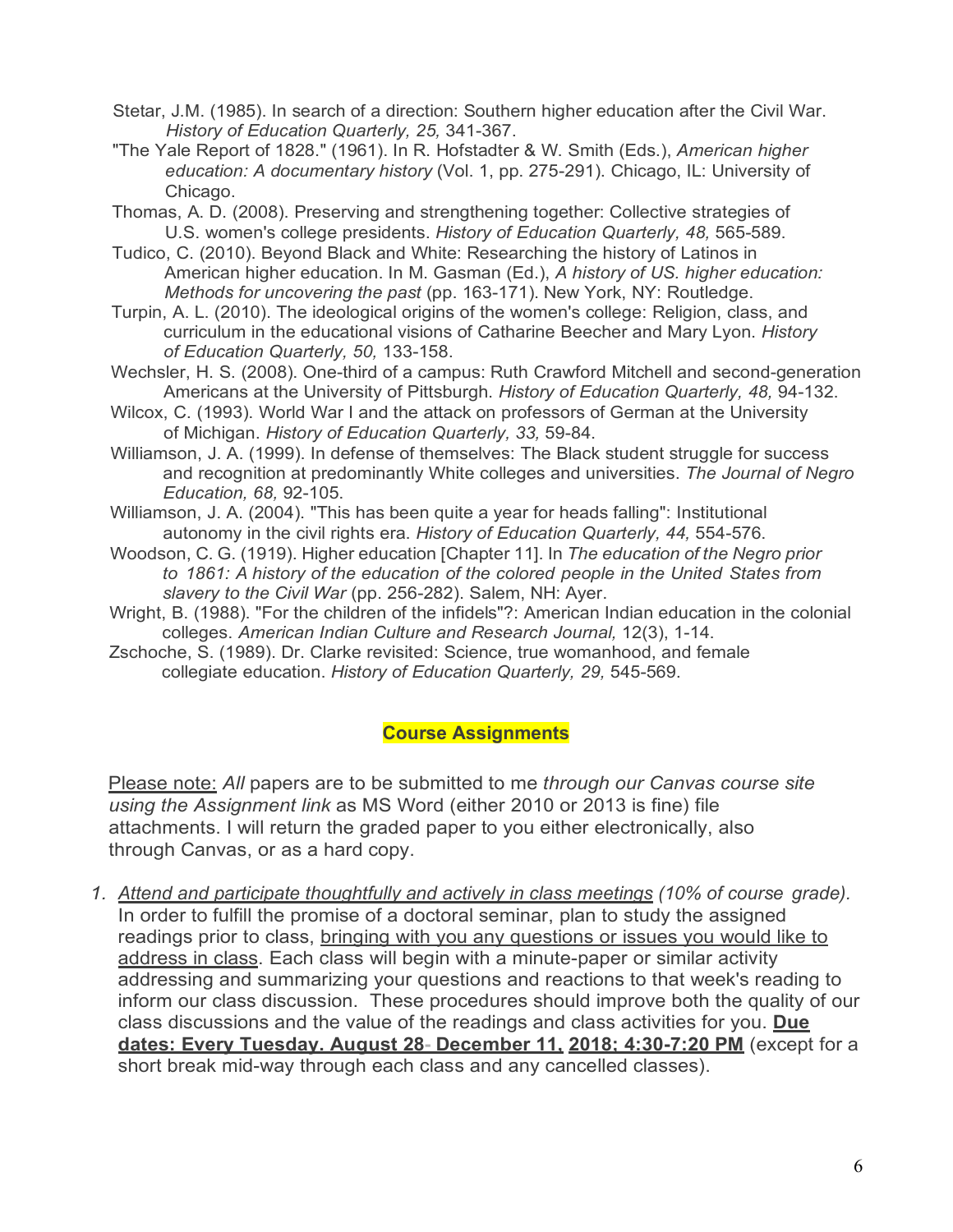- **2.** *Philosophy of Education Paper (25% of course grade).* This **5-7 page paper**  (*excluding* cover page and references) will give you the opportunity to grapple with (and tentatively answer) the question, "What is the purpose of higher education?" Based on course readings and discussion, prepare a paper for the layperson that clearly articulates the meaning and purpose of higher education in the United States. This is your opportunity to develop an informed, but personal, philosophy of education. More information will be distributed separately. **Due date: September 18, 2018.**
- 3. *Institutional History and Development Paper (25% of course grade).* Identify a U.S. postsecondary institution of interest to you. The institution you choose can be one with which you have had (or currently have) an affiliation. Develop a short paper **(7- 10 pages,** *excluding* cover page and references) that highlights the historical development of that institution and which also explores a period of five to ten years at an institution to address substantial concerns that students, faculty members, or administrators raised during that period.

*The historical development section of your paper should address the following points:*

- 1. By whom, when, and in what social/historical context was the institution created?
- 2. What has been its primary educational mission? This may include serving a certain population demographic, as well as curricular focus.
- 3. Has that mission changed over time and if so how?
- 4. In your paper, you are also to critique the histories you have reviewed, by answering the following questions:
- a. What is the "purpose" of the history (to chronicle, to elicit support, as an apologetic, etc.)?
- b. Who is the target audience?
- c. What voices are absent in the story?

*The section of your paper which explores a substantive issue during a specific five- to ten-year period, should cover the following:*

- 1. Why have you chosen the period you are examining?
- 2. What is the nature of the concern(s) you have chosen?
- 3. What is your critical, informed analysis of those issues and how they were addressed at this institution?

*All sources of insight must be drawn from primary source materials contained in the university archives. Therefore, it is to your benefit to solidify your choice of institution as soon as possible. The institution should be geographically accessible, although more and more colleges and universities are making their archival collections available online to researchers. Your reference list should include the resources you used to develop your history, as well as any other formal histories of the institution that you were unable to access in time to complete this assignment. Evaluation of the paper will be based on the clarity of your discussion and soundness of argumentation. More information will be distributed separately. Due date: October 16, 2018.*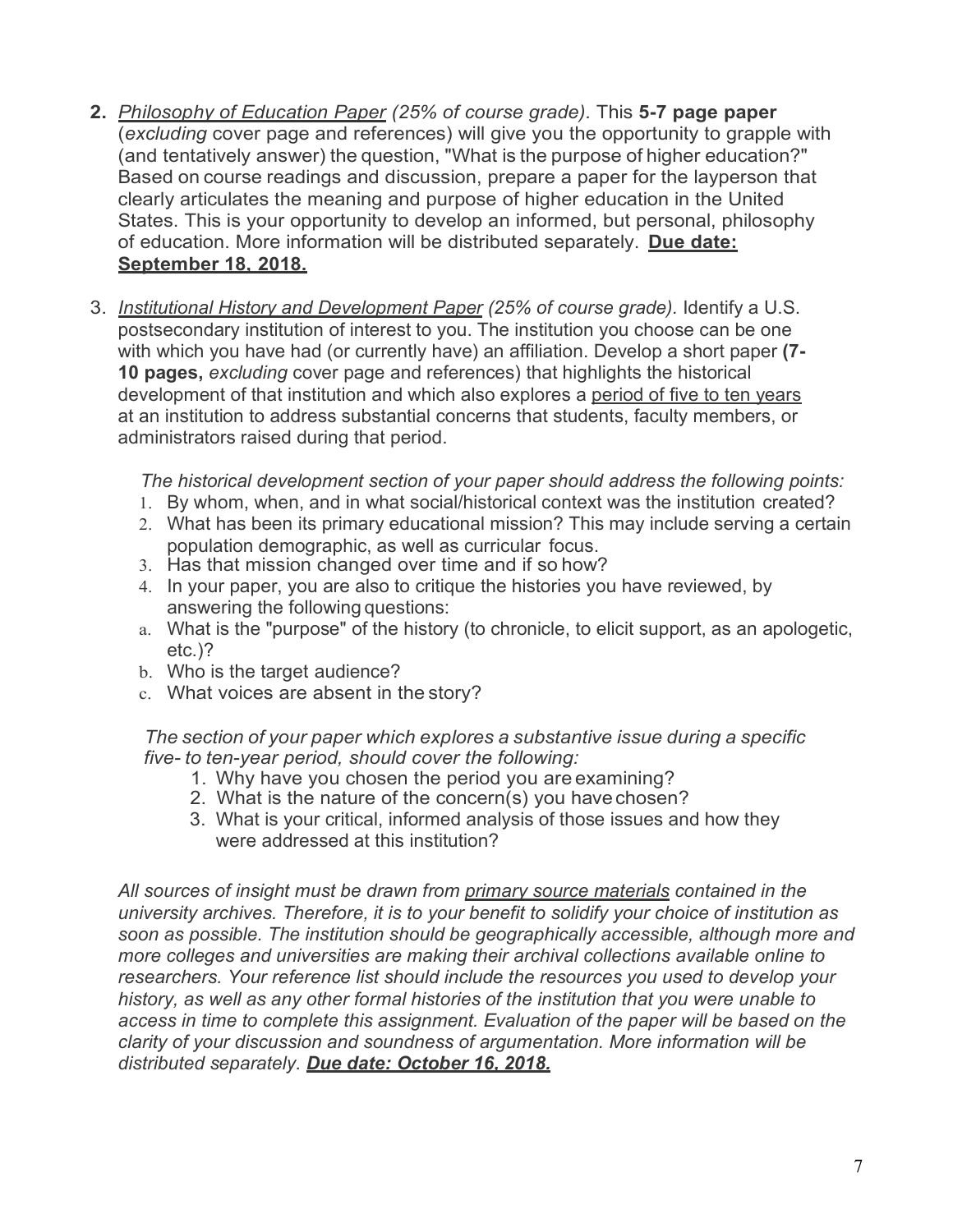- 4. *Major Research Paper (40% of course grade).* You will prepare a **15-20 page**  research paper (*excluding* cover page and references) on a selected topic of interest in the area of the history of higher education and the social context of education in the U.S. The suggested options for this paper are as follows:
	- a. *Select a contemporary issue or controversy* in higher education and trace its historical roots.
	- b. *Identify a person of some historical significance* and analyze the significance of higher education in their personal and professional development.
	- c. *Examine a type of institution* (e.g., minority-serving institutions, single-sex colleges, small church colleges, regional universities) and trace its development over time.

Note: In view of the extensive scholarship on research universities, their faculties, and their students, you may not select research universities or any of their participants as a topic.

- d. *Select a philosophical school of thought* (e.g., pragmatism) and explore how it has shaped the development of higher education. Attention should be paid to the key concepts, questions, and concerns of that school of thought as well as to its influence on higher education.
- e. *Select a curricular model* (e.g., *50 hours: A core curriculum for college students*  [Cheney, 1989<sup>2</sup>]. Place that curricular model in its historical, philosophical, and cultural context and describe those contexts. Critique the validity and efficacy of the selected curriculum for educating today's students.
- f. *Develop your own project* that has at its heart a historical, curricular, or philosophical element. The instructor must approve these "other" projects before they are undertaken.

Your research paper must be underway by mid-semester. To ensure that your research paper will be completed by the end of the term and reflect the high standards required for the course, **you must have a one-page prospectus to me no later than October 30, 2018.** A brief oral presentation based on the paper will be given in class during the last days of the course.

You must read a sufficient number of sources (books, articles, and so on) to be able to write and speak with authority and substance on the topic you have chosen. For a graduate level research paper, a good rule of thumb is to have at least one reference in the bibliography per page of text, e.g., a 10-page paper should be supported by (roughly) 10 references. Of course, a book is of more value than one article from a journal, so one book may be the equivalent of three or four articles, depending on the book and the quality of its research and analysis. **Due date: December 11, 2018.**

 <sup>2</sup> Cheney, L. V. (1989). *50 hours: A core curriculum for college students.* Washington, DC: National Endowment for the Humanities.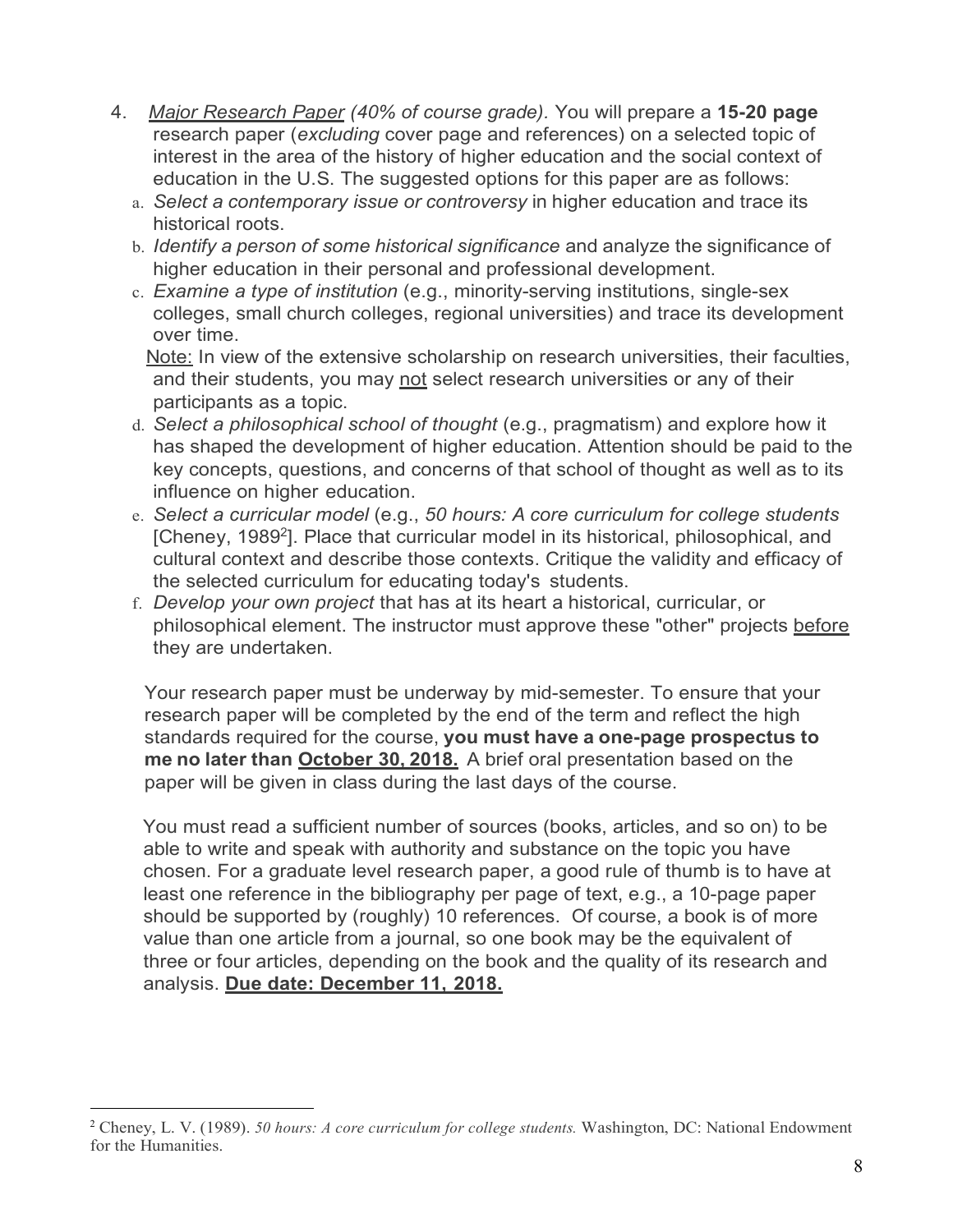#### **Advanced Review Opportunity**

*Some students may wish to seek additional feedback on an assignment before final submission. I try to balance that need with maintaining a manageable workload and providing equitable opportunities for everyone to receive additional support and assistance. Below is my policy to guide my advanced review of assignments.*

*If you want me to review an assignment in advance of final submission by its due date as noted in your syllabus, you must abide by the following procedures:*

- 1. Your draft must be submitted **no later than 2 weeks before** the assignment's due date as noted on the course syllabus. For example, if the assignment is due by class time on September 18, then your draft must be submitted to me by class time on September 4. I will commit to returning feedback to you no later than one week before the assigned due date.
- 2. Your draft must be **proofread and mostly free of typos and APA errors.** I will not function as your copyeditor. Please see the APA materials distributed to you at the workshop during Graduate Student Orientation for assistance with technical writing issues. You may also find it beneficial to seek the assistance of a writing tutor in the Learning Commons. Perfect grammar and APA does not ensure an "A" paper, but sloppy grammar and APA will certainly jeopardize an "A" grade.
- 3. In light of #2, my review will be **limited to the quality of the content** of your paper and will address only the following questions:
	- a. Have you adhered to the parameters of the assignment?
	- b. Is your argument coherent and logical?
	- c. Have you supported any and all interpretations, analyses, and conclusions with adequate and appropriate evidence?
	- d. I will **not** include a preliminary grade for your assignment with my comments. This is not a tool for you figure out how to get an "A" by thinking you can simply "fix" whatever issues I point out.
- 4. You may only submit **one draft** to me for advanced review per semester, per class. This has two implications:
	- a. I will not review more than one draft of the same assignment.
	- b. You may not submit more than one assignment for advanced review.
- 5. You must submit your draft to me **electronically via email** (NOT through Canvas) as a Microsoft Word document, unlocked for comments and editing.
- 6. When you submit the assignment, you must **include a PDF copy of my feedback** as it was returned to you on your advanced review draft as an appendix to your paper.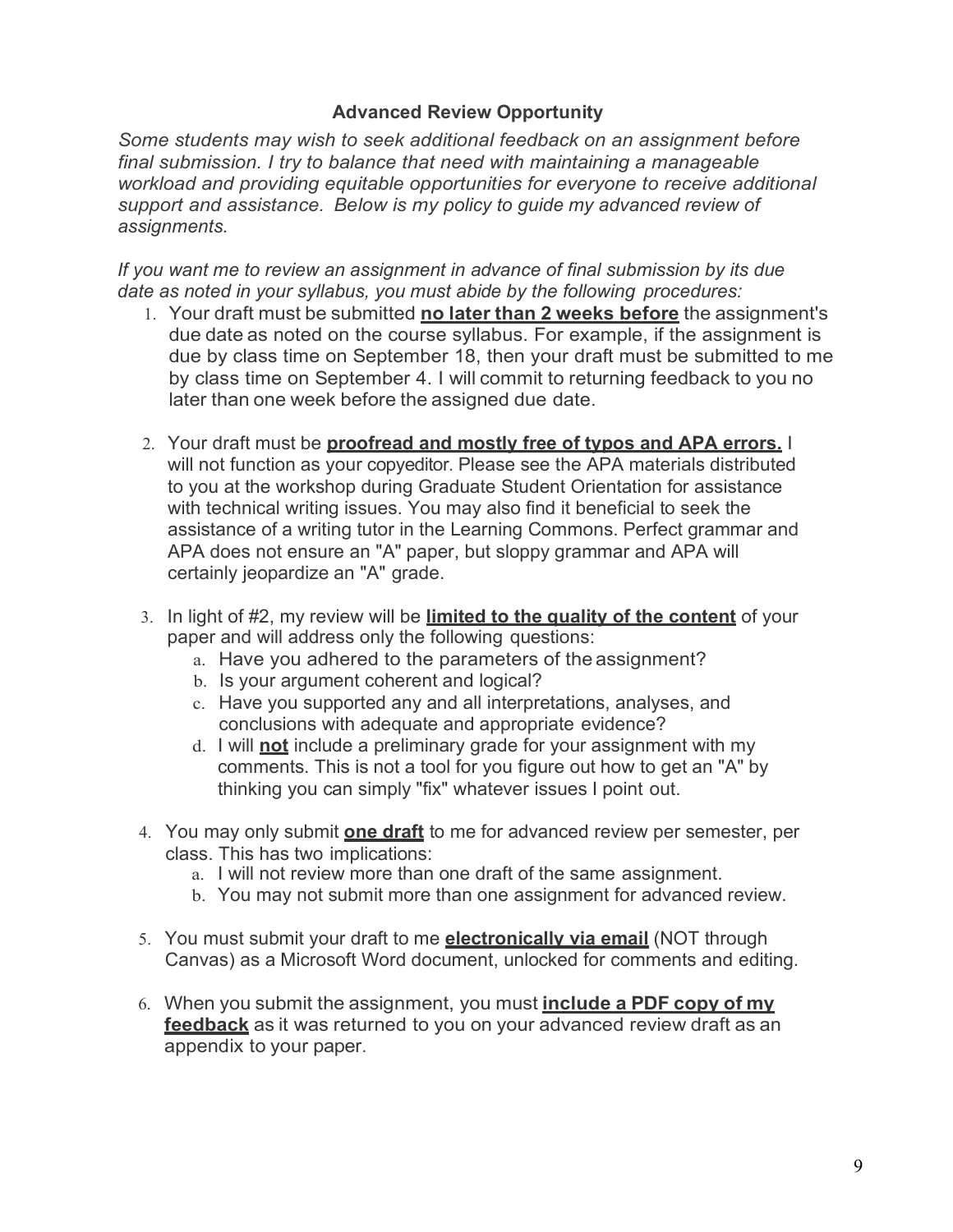#### **Re-Writes**

*After you have received your grades for your Philosophy of Education and Institutional History and Development Papers, you may elect to rewrite one of those papers. All rewrites will be due no later than November 20, 2018. I will only record the best grade you receive on the assignment you rewrite (either Version 1 or Version 2). Only students who submit these papers on time (see the Late Assignment Policy below) will be allowed the option to re-write.)*

## **Submitting Assignments**

- 1. All assignments are due by the beginning of the class period of the day listed in the Course Schedule through Canvas as noted above. Since assignments are due at the beginning of the class period, there is no need to miss class to finish an assignment. If you do not have your assignment ready by the beginning of class, **it will be noted as late.** Nevertheless, you are expected to join your colleagues in class and contribute to the discussion.
- 2. Assignments submitted within three weeks of the original due date and time will be accepted and graded. However, the assigned grade will be reduced according to the following schedule:
	- a. Assignments submitted up to one week late receive a one grade level reduction. In other words, if your late assignment earns a grade of "A", your grade will be reduced to a "B."
	- b. Assignments submitted between one and two weeks after the due date will receive a two grade level reduction. An "A" assignment submitted two weeks late will be reduced to a "C"; a "B+" grade will be reduced to a "D+."
	- c. Assignments submitted between two and three weeks after the due date will receive a three grade level reduction. An "A" assignment submitted three weeks late will be reduced to a "D"; a "B" grade will be reduced to a "F."
	- d. No assignment will be accepted later than three weeks after the original submission date. Failure to submit an assignment within the three-week time period will result in *zero* points for the assignment.
- 3. Extenuating circumstances: I am aware that it is impossible to consider all the possible circumstances that may prevent you from the timely submission of your assignments. I am sensitive to some of those circumstances. Illness and family emergencies are valid reasons for submitting work after a posted deadline. However, assignments for other classes or a particularly busy work schedule are not. If you will miss a class and/or be unable to submit an assignment on time, please contact me, in advance if possible, so that arrangements to cover class material and/or to submit an assignment late can be made. I will also gladly accept assignments prior to their scheduled due dates. *Assignments submitted late as a result of unforeseen, emergency circumstances and by a new deadline negotiated between us will not be graded down per the policy noted here.*

All written work is to be typed, double-spaced, in a 12-point standard font (such as, Times/Times New Roman, Arial, Geneva, Helvetica, etc. but not Courier), follow *APA 6th Edition* format, and use correct spelling and grammar. Staple all papers in the upper left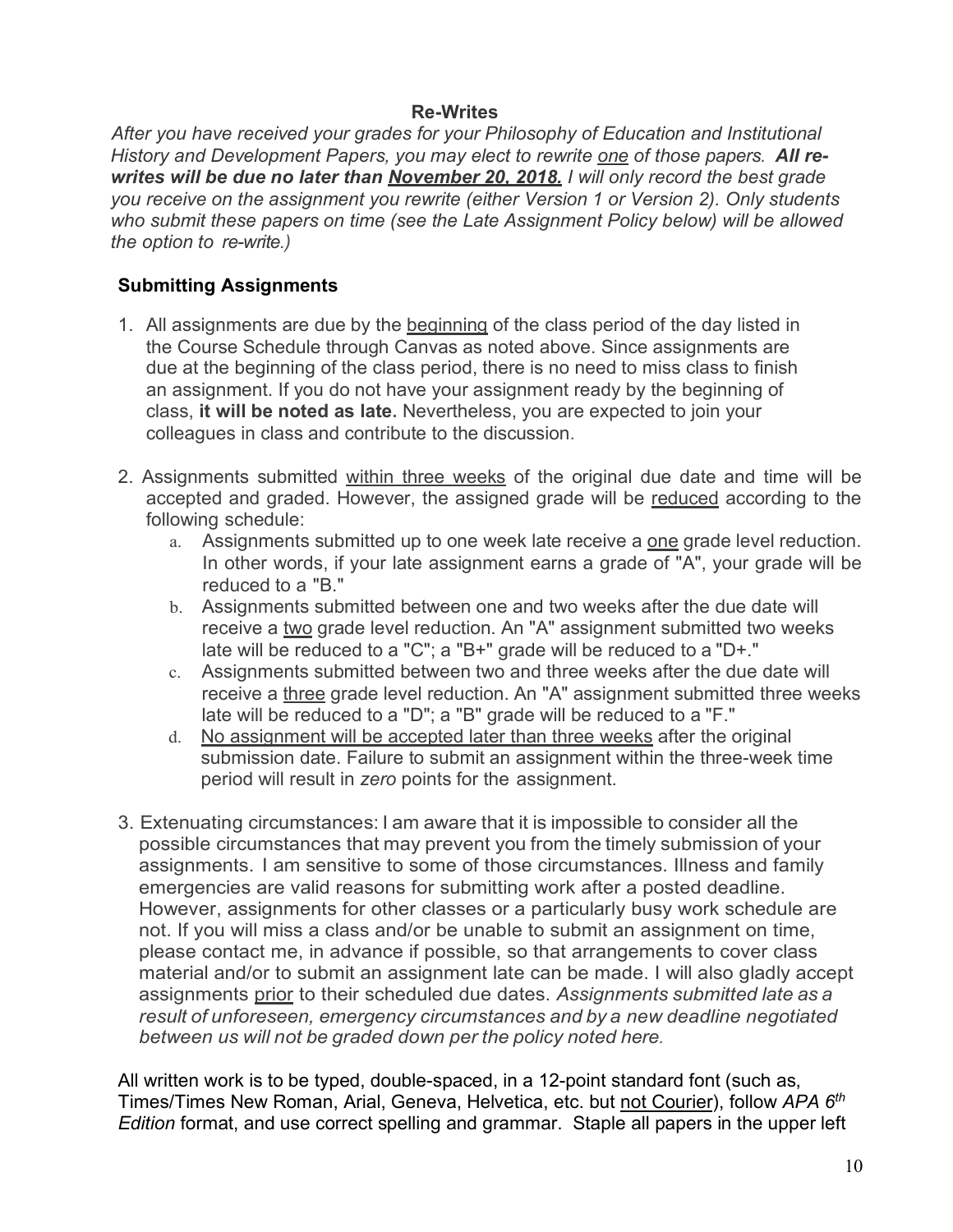corner and do not use binders or covers of any type. Cover pages should be included for any written assignment in this class, unless otherwise specified.

I expect your written work to be spell-checked, grammar-checked, **and** proofread. If you have not spell-checked and proofread an assignment, *do not expect to earn a grade higher than a "B."*

No incompletes will be given in this class except for major emergencies (e.g., hospitalization) and only after consultation with me and mutual agreement upon a contract specifying when the work will be completed. Incompletes will not be granted simply because more time is desired to complete the assignments.

#### *Final Grading Scale*

#### **90-100 = A 80-89 = B 70-79 = C 60-69 = D <60 = F**

In graduate courses, a "B" represents satisfactory work, work that fulfills the basic criteria of the assignment, and is perfectly acceptable. *"A" work is exemplary, exceptional work that significantly exceeds baseline expectations.* I would hope your goals in this course go beyond the grade you earn and reach toward the full absorption and integration of learning as outlined by the course goals and your own goals and objectives.

#### **Accommodations**

### **Course Support and Policies**

*Services for students with disabilities.* On-campus services are at the *Office of Disability Services, 38 College Park Office Building*. The goal of the Office of Disability Services is to help provide equal access and reasonable accommodations to students with disabilities attending BGSU and to act as a resource to faculty and staff. Students wishing to discuss their eligibility for such accommodations are encouraged to contact the office. Please notify me in advance of the first assignment if you will need any accommodations for a documented disability. **Phone**: 419-372-8495, **Fax**: 419-372-8496, **TDD**: 419-372-9455, **Email**: dss@bgsu.edu

*Religious observances.*It is the policy of the University to make every reasonable effort to allow students to observe their religious holy days without academic penalty. In such cases, it is the obligation of the student to provide the instructor with reasonable notice of the dates of religious holy days on which the student will be absent. Absence from classes or examinations for religious reasons does not relieve the student of responsibility for completing required work missed. Following the necessary notification, the student should consult with the instructor to determine what appropriate alternative opportunity will be provided, allowing the student to fully complete all academic responsibilities.

### **Attendance**

I assume that all students will attend all scheduled classes, for the duration of the class time. I recognize that situations (other than religious/civic observances) sometimes occur which are beyond your anticipation or control. However, routine meetings, regularly scheduled events/programs, or other non-emergency situations arising with your internship or practicum office are not sufficient reasons to miss class. If you must miss class, please try to notify me in advance if possible. Contact one of your fellow students to review the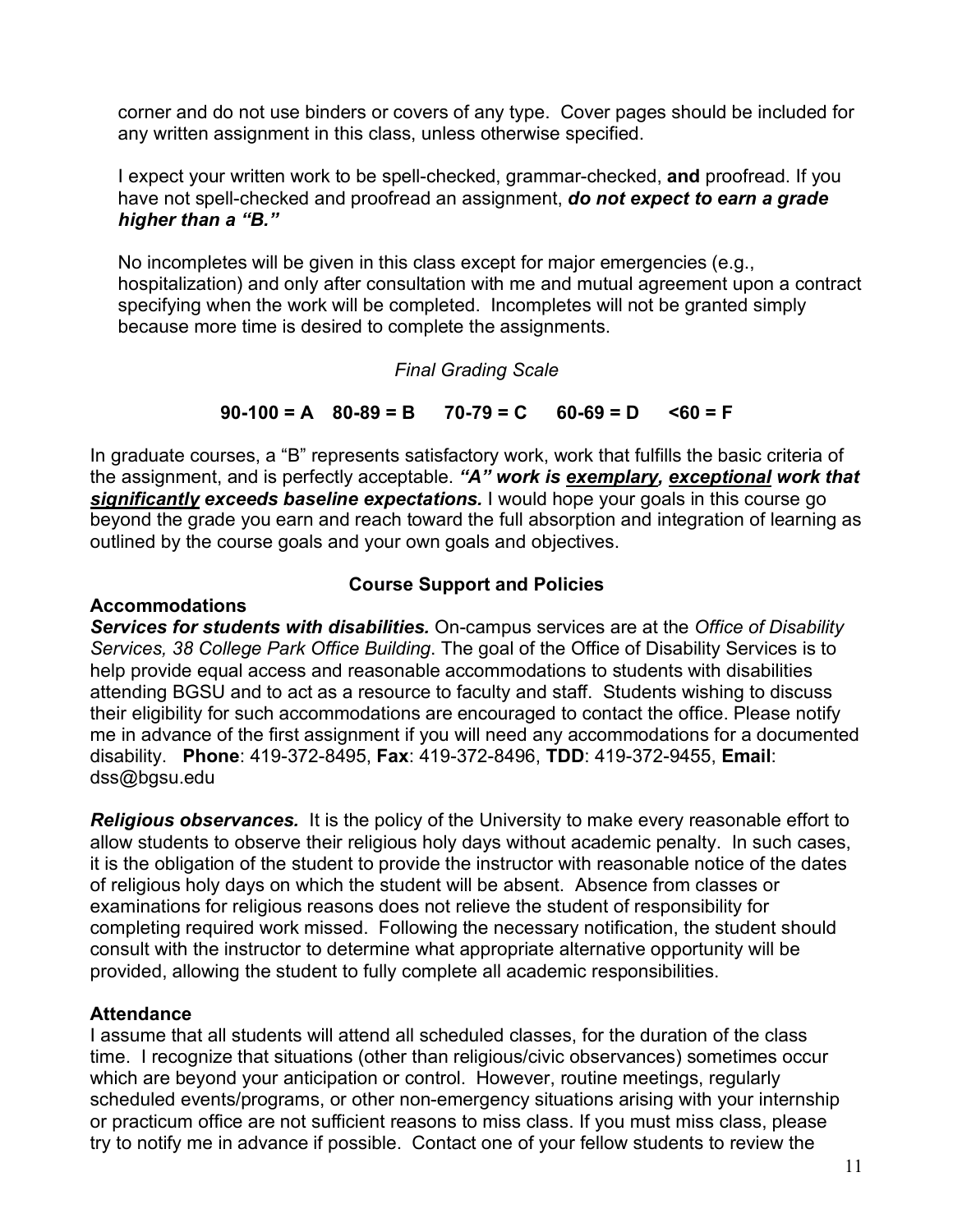material we covered in class and any announcements. Avoid coming to class late as it disrupts the learning of the class and is disrespectful to all. Significant numbers of absences (i.e., more than two) and/or tardiness will affect your final grade. If you are planning to attend conferences or professional development activities that will cause you to be absent from a scheduled class meeting, please notify me of your absence in advance.

### **Reading and Class Participation**

All members share responsibility for the success of this course. As such, you are expected to participate actively in each class session. Doing so requires you to attend every class session for the full period, having prepared by doing all assigned readings and projects *prior* to coming to class. Readings offer us a common language with which to explore our thinking. The reading materials themselves do not determine or create our thinking; that is your job as a learner. Good thinking comes from a critical eye willing to look beyond what is claimed to pursue a number of very important questions. Do I understand what is being explained? Do these ideas fit my experience of the world? Do they change how I think about the world? What are the implications of these ideas; how do they translate into practice? How do they encourage me to act? What are the issues that emerge from these concepts and ideas? You will be asked to make thoughtful contributions in large and small group discussions and share your informed reactions to readings, speakers, and general class discussions.

#### **Non-Sexist/Offensive Language**

This class is a place where everyone is free to learn, to express doubt, and to assert convictions. However, with freedom of speech comes responsibility and accountability for that speech. To that end, you are asked to pay attention to both the effect and the intentions of your words, and to avoid deliberately using language that is demeaning to others. When listening to other students, assess both the intent and the effect of those words before assuming an offensive motive. Any papers using sexist, racist, heterosexist, ableist, ageist, or otherwise inappropriate or biased language will be returned without a grade to be revised and resubmitted. It is also essential that you begin to role model (which does not include always correcting others) the use of inclusive language for the benefit of students, as well as other staff members with whom you work.

Note: It is no longer appropriate or necessary to refer to an entering undergraduate student as a "freshman" or to a cohort of entering undergraduate students as "freshmen." You should use the term "first-year" or "first-year class." Moreover, since most students in college are over the age of 18, they are legally considered adults (regardless of their actions) and it is proper and appropriate to refer to them as adults (but not kids), men (but not boys), or women (but not girls). Finally, although you may still encounter the terms "homosexual" and "homosexuality" in popular media and even older scholarship, it is considered demeaning and offensive. I encourage you to use the acronym LGBTQ (lesbian, gay, bisexual, transgender, queer) to refer to non-heterosexual people in general and same-gender relationships and sexual orientation to reference those relationships and the nature of same-gender sexuality. Also, the term "colored people" is not parallel to saying people of color and should not be used. **Most importantly, though, you should use language that corresponds to how people name themselves and their identities.**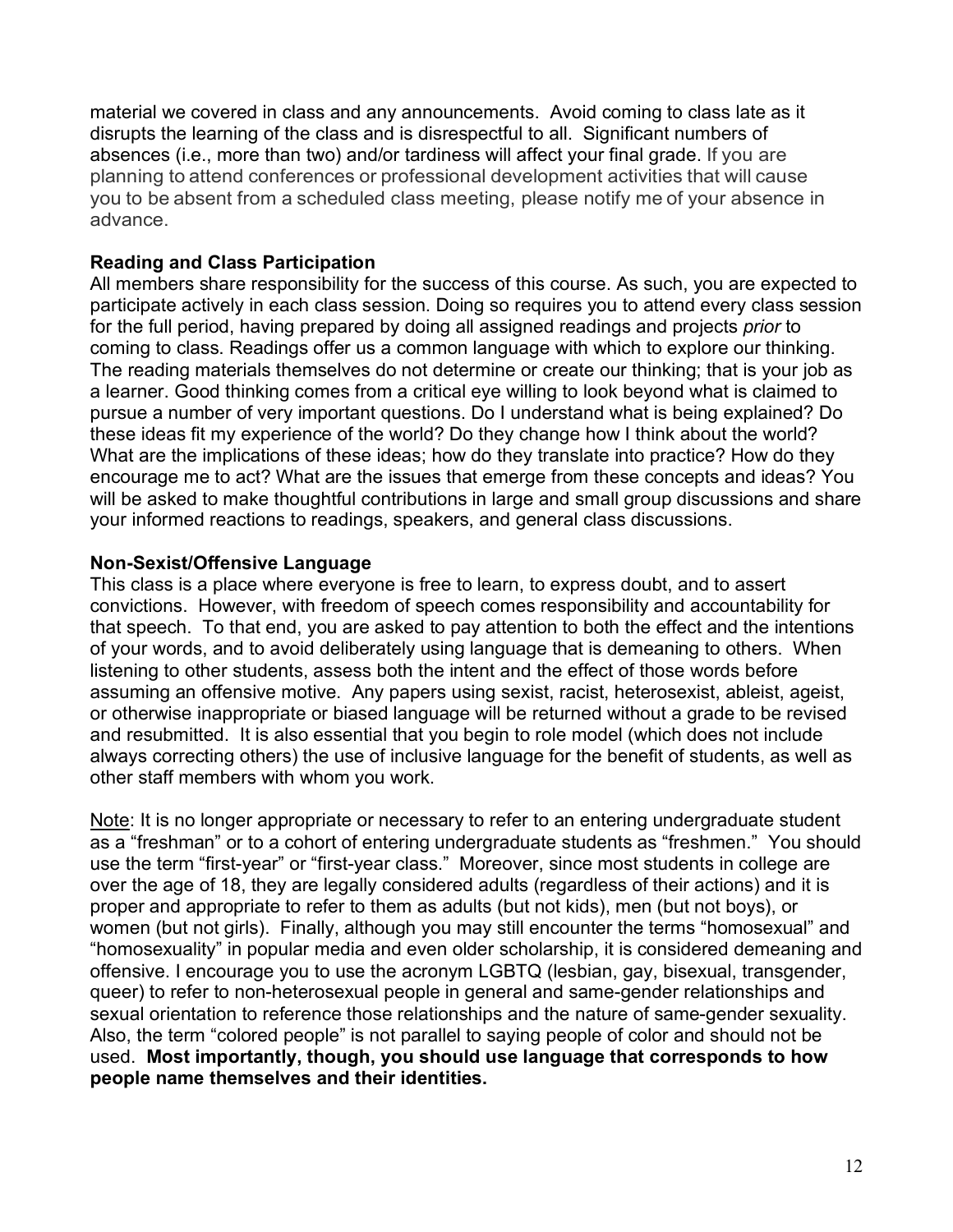## **Personal Electronic Devices (PEDs)**

If you bring a personal electronic device to class, please assure that is it either off or on silent mode. You may use a tablet or laptop to take notes and/or to access the readings or the Internet, for class-related purposes only. There may be class discussions or small group activities for which it would be helpful to have PEDs accessible for use. I will do my best to alert you to those opportunities in advance of the class session.

### **Weather**

In most cases, the University will not close for winter conditions unless the Wood County Sheriff's Department declares a Level 3 emergency.3 Information about University wide closures is communicated by the Office of Marketing and Communications, which will notify the University Fact Line, local FM & AM radio stations and the four Toledo television stations (see Weather Policy for lists). For changes in individual class meetings, please refer to the class Blackboard site for postings by the instructor. For students traveling from Toledo or one of the cooperating colleges, please use your best judgment and abide by your county's road closures. Do not place yourself at risk for the sake of trying to get to class. Notify me by phone or e-mail about your delay or absence and make arrangements with a classmate to receive class notes and materials.

### **Academic Integrity**

Utilizing the ideas, expressions, or words of another person without proper attribution constitutes plagiarism according to the Academic Charter of this University. *You must cite the source of any work, words, or ideas that are not your own*, utilizing *APA 6th Edition* format (or your closest approximation of it if APA does not provide an exact template). This includes marking direct quotes with quotation marks! Failure to do so may result in the following, depending on the severity of the plagiarism: rewriting the assignment, a grade of "F" for the assignment, and/or an "F" in the course. In addition, *any* instance of plagiarism will be noted in your student file and may also be reported to the Academic Honesty Committee of the Graduate College as stipulated by the Graduate College Catalog (current edition). You are also expected to abide by all other policies and regulations specified in the **Student** Handbook outlined by Bowling Green State University. You are encouraged to review the academic honesty tutorial available online.

### **Course Schedule**

| DATE           | SCHEDULE. Tentative schedule and readings. Additional readings may be<br>assigned as necessary. |
|----------------|-------------------------------------------------------------------------------------------------|
| Class 1        | Course Introduction: The Importance of Understanding Higher                                     |
| <b>Aug. 28</b> | <b>Education Philosophy, Education, Curriculum</b>                                              |

 $\frac{1}{3}$ <sup>3</sup>A Handbook of Commonly Shared Employment Policies for BGSU Faculty, Administrative and Classified Staff, "Severe Weather Closing Policy and Procedures," http://www.bgsu.edu/downloads/execvp/file8135.pdf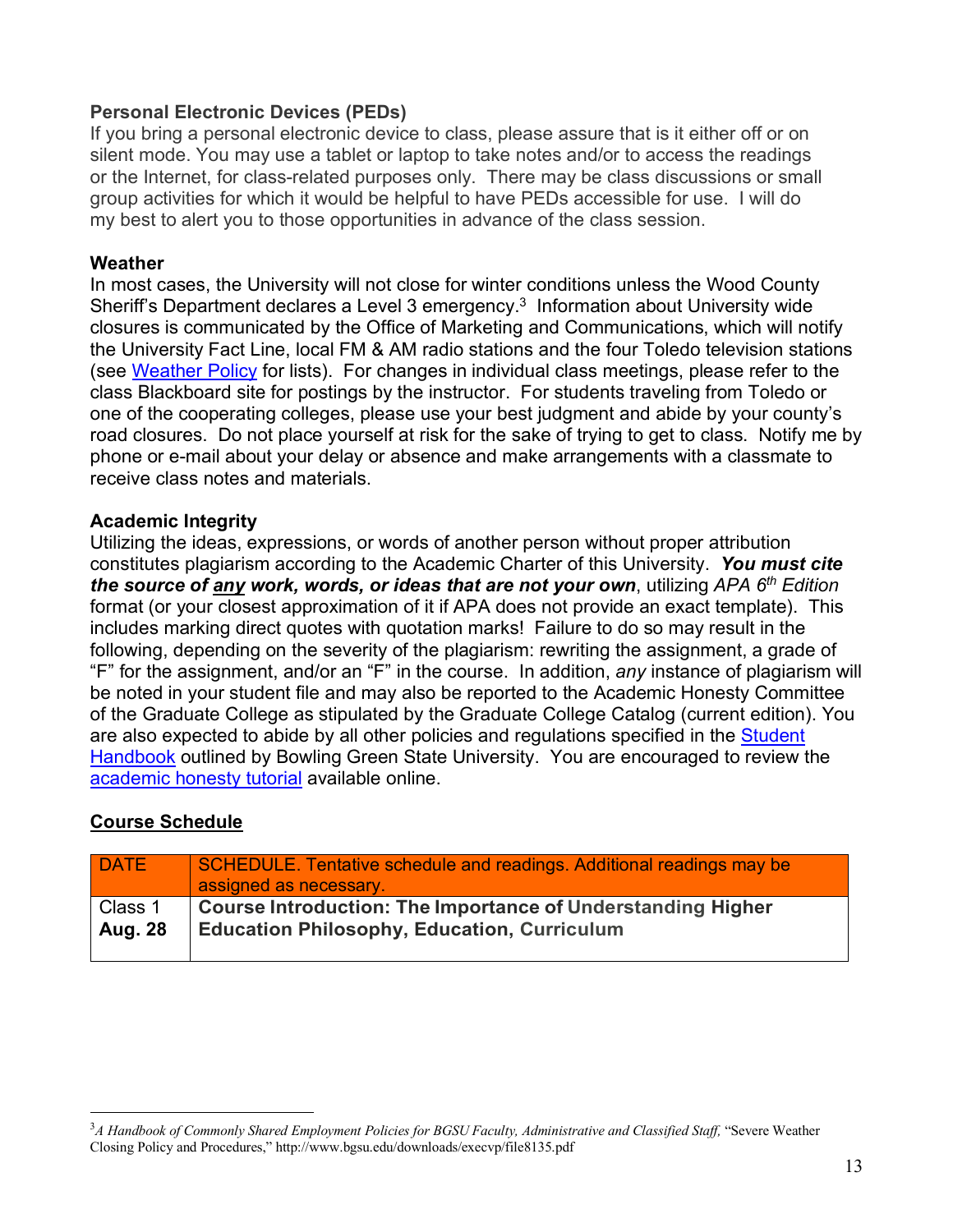| Class 2                    | <b>Foundational Philosophies</b>                                                                                                                                                    |
|----------------------------|-------------------------------------------------------------------------------------------------------------------------------------------------------------------------------------|
| Sept. 4                    | • Universities: American, English, German: The Idea of a Modem<br>University (Abraham Flexner)                                                                                      |
|                            | • The Higher Learning in America: The Higher Learning (Robert<br>Maynard Hutchins)                                                                                                  |
|                            | • The Idea of a University: Discourse V- Knowledge Its Own End                                                                                                                      |
|                            | (John Henry Newman)<br>• What is Enlightenment? (Immanuel Kant)                                                                                                                     |
|                            | • Mission of the University: The Fundamental Question (Jose Ortega                                                                                                                  |
|                            | v Gasset)                                                                                                                                                                           |
|                            |                                                                                                                                                                                     |
| Class 3                    | <b>Modern, Postmodern, and Critical Perspectives</b>                                                                                                                                |
| <b>Sept. 11</b>            | • Of Victorianism, Civilizationism, and Progressivism: The Educational                                                                                                              |
|                            |                                                                                                                                                                                     |
|                            | Ideas of Anna Julia Cooper and W.E.B. Du Bois (Derick P. Aldridge)<br>• A Free and Ordered Space: The Real World of the University- A City of Green Thoughts (A. Bartlett Giamatti) |
|                            | • The Role of Critical Inquiry in (Re)constructing the Public Agenda for                                                                                                            |
|                            | Higher Education: Confronting the Conservative Modernization of the                                                                                                                 |
|                            | Academy (Ryan A. Gildersleeve, Aaron M. Kuntz, Penny A. Pasque,                                                                                                                     |
|                            | and Rozana Carducci)<br>• The Role of Education in the Development of Black Feminist Thought,                                                                                       |
|                            | 1860-1920 (Linda M. Perkins.)                                                                                                                                                       |
|                            | The Traditions of the University in the Face of the Demands of The                                                                                                                  |
|                            | Twenty-First Century (Walter Rüegg)                                                                                                                                                 |
|                            | <b>Historical Methods, Approaches, and Perspectives</b>                                                                                                                             |
| Class 4<br><b>Sept. 18</b> | • Thelin: Introduction (pp. xxi-xxx)                                                                                                                                                |
|                            | • Wilder: Prologue - A Connecticut Yankee at an Ancient Indian Mound                                                                                                                |
|                            | $(pp. 1-11)$                                                                                                                                                                        |
|                            | • Reclaiming Religion: New Historiographic Challenges in the                                                                                                                        |
|                            | Relationship of Religion and American Higher Education (Linda<br>Eisenmann)                                                                                                         |
|                            | • The American College History: A Survey of its Historiographic Schools                                                                                                             |
|                            | and Analytic Approaches from the Mid-Nineteenth Century to the<br>Present (Lester F. Goodchild and Irene P. Huk)                                                                    |
|                            | • Standards of Evidence in Historical Research: How Do We Know When                                                                                                                 |
|                            | We Know? (Carl F. Kaestle)                                                                                                                                                          |
|                            | • "Poor" Research: The Historiographical Challenges When Socio-                                                                                                                     |
|                            | Economic Status is the Unit of Analysis (Jana Nidiffer)<br>Beyond Black and White: Researching the History of Latinos in                                                            |
|                            | American Higher Education (Christopher Tudico)                                                                                                                                      |
|                            | <b>Due: Philosophy of Education Paper</b>                                                                                                                                           |
|                            |                                                                                                                                                                                     |
| Class 5                    | <b>Higher Education before Harvard</b><br>The Many Traditions of the Reviving Liberal Arts (Phillip G. Altbach)                                                                     |
| <b>Sept. 25</b>            | Higher Learning in Antiquity (Christopher J. Lucas)                                                                                                                                 |
|                            | From Cathedral Church Schools to Universities (Christopher J.                                                                                                                       |
|                            | Lucas)                                                                                                                                                                              |
|                            | Post-medieval Academe: Evolution and Estrangement (Christopher J.                                                                                                                   |
| Class 6                    | Lucas)<br>History of U.S. Higher Education: Colonial Era to 1860                                                                                                                    |
| <b>Oct. 2</b>              | Thelin: Chapters 1-2 (pp. I-73)                                                                                                                                                     |
|                            | • Wilder: Chapters 1-4 (pp. 14-146)                                                                                                                                                 |
|                            |                                                                                                                                                                                     |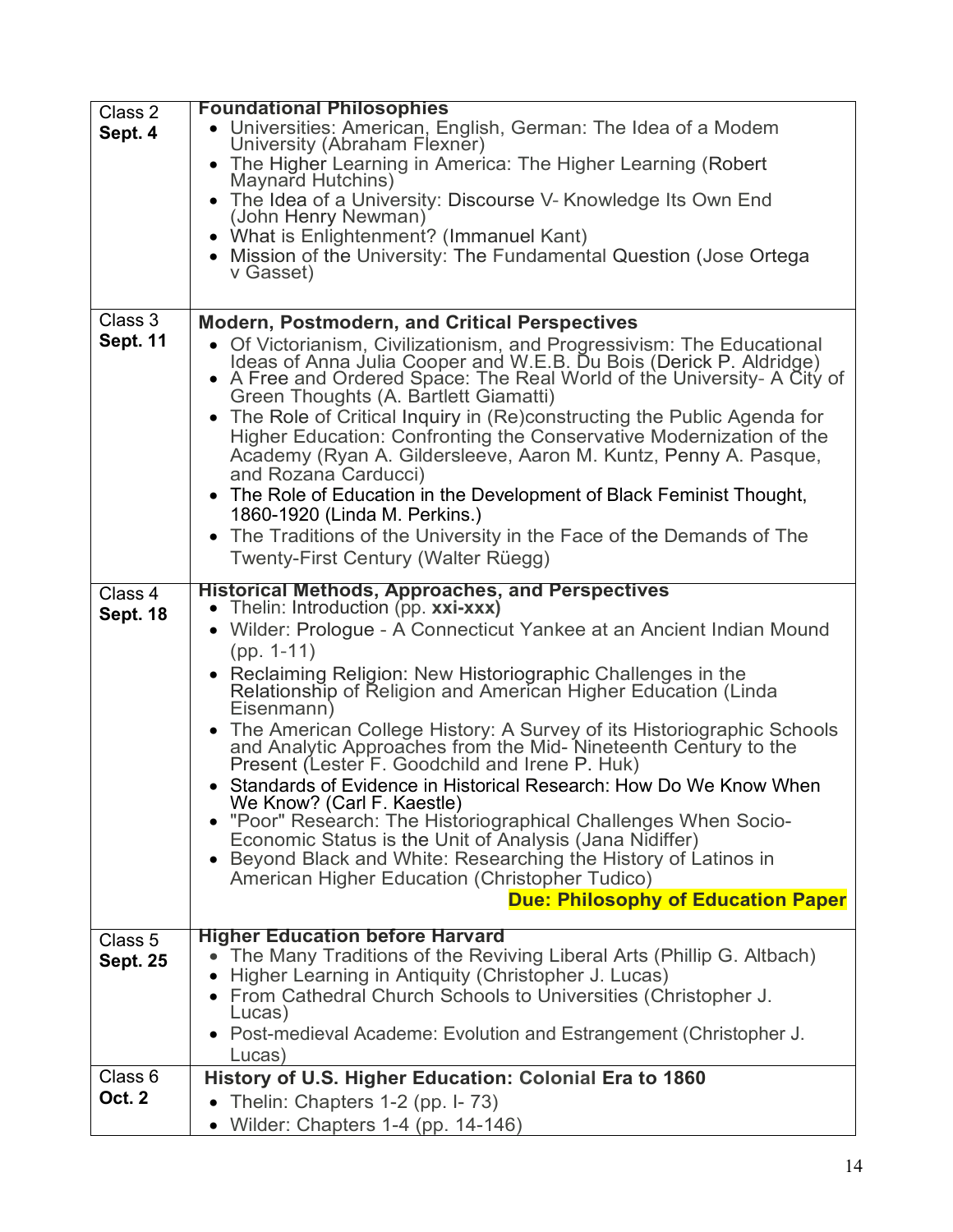| Class 7                    | The Evolution of Institutional Differentiation                                                                                                                                                                                                                                                                                                                                                                                                                                                                                                                                                                                                                                                                                                                                                                                                                                                                                                                                           |
|----------------------------|------------------------------------------------------------------------------------------------------------------------------------------------------------------------------------------------------------------------------------------------------------------------------------------------------------------------------------------------------------------------------------------------------------------------------------------------------------------------------------------------------------------------------------------------------------------------------------------------------------------------------------------------------------------------------------------------------------------------------------------------------------------------------------------------------------------------------------------------------------------------------------------------------------------------------------------------------------------------------------------|
| Oct. 9                     | • "The Yale Report of 1828"                                                                                                                                                                                                                                                                                                                                                                                                                                                                                                                                                                                                                                                                                                                                                                                                                                                                                                                                                              |
|                            | • The Historically Black College as Social Contract, Social Capital, and<br>Social Equalizer (M. Christopher Brown II and James Earl Davis)<br>• From Creation to Cultural Resistance and Expansion: Research on<br>American Indian Higher Education (Roger G. Gonzalez)<br>• The University and the Social Gospel: The Intellectual Origins of the<br>"Wisconsin Idea" (J. David Hoeveler, Jr.)<br>• Reconsidering the Community College (Philo A. Hutcheson)<br>• Hispanic-Serving Institutions: Myths and Realities (Berta V. Laden)<br>• Asian American and Pacific Islander Serving Institutions: Historical<br>Perspectives and Future Prospects (Julie J. Park and Robert T.<br>Teranishi)<br>• In Search of a Direction: Southern Higher Education After the Civil War<br>(Joseph M. Stetar)<br>• The Ideological Origins of the Women's College: Religion, Class, and<br>Curriculum in the Educational Visions of Catharine Beecher and Mary<br>Lyon (Andrea L. Turpin)         |
| Class 8                    | History of U. S. Higher Education: 1880-1945                                                                                                                                                                                                                                                                                                                                                                                                                                                                                                                                                                                                                                                                                                                                                                                                                                                                                                                                             |
| <b>Oct. 16</b>             | • Thelin: Chapters 3-6 (pp. 110-259)                                                                                                                                                                                                                                                                                                                                                                                                                                                                                                                                                                                                                                                                                                                                                                                                                                                                                                                                                     |
|                            | • Wilder: Chapters 5-6 (pp. $148-209$ )                                                                                                                                                                                                                                                                                                                                                                                                                                                                                                                                                                                                                                                                                                                                                                                                                                                                                                                                                  |
|                            | <b>Due: Institutional History and Development Paper</b>                                                                                                                                                                                                                                                                                                                                                                                                                                                                                                                                                                                                                                                                                                                                                                                                                                                                                                                                  |
| Class 9                    | <b>Changing Institutional Governance</b>                                                                                                                                                                                                                                                                                                                                                                                                                                                                                                                                                                                                                                                                                                                                                                                                                                                                                                                                                 |
| <b>Oct. 23</b><br>Class 10 | • The Student Personnel Point of View (1937 & 1949) (American Council<br>on Education)<br>The Cold War and Academic Governance: The Lattimore Case at Johns<br>Hopkins- Implications: on University Governance (Lionel S. Lewis)<br>• Elder Brothers of the University: Early Vice Presidents in the Late<br>Nineteenth-Century Universities (Jana Nidiffer and Timothy R. Cain)<br>• A Struggle for Control and a Moral Scandal: President Edmund J.<br>James and the Powers of the President at the University of Illinois,<br>1911-14 (Winton U. Solberg)<br>• Preserving and Strengthening Together: Collective Strategies of U.S.<br>Women's College Presidents (Auden D. Thomas)<br>• World War I and the Attack on Professors of German at the<br>University of Michigan (Clifford Wilcox)<br>"This Has Been Quite a Year For Heads Falling": Institutional<br>Autonomy in The Civil Rights Era (Joy A. Williamson)<br>History of U.S. Higher Education: 1945 to the 2151 Century |
| <b>Oct. 30</b>             | Thelin: Chapters 7-9 (pp. 260-398)<br>$\bullet$                                                                                                                                                                                                                                                                                                                                                                                                                                                                                                                                                                                                                                                                                                                                                                                                                                                                                                                                          |
|                            | Wilder: Chapters 7-8 (pp. 210-273)                                                                                                                                                                                                                                                                                                                                                                                                                                                                                                                                                                                                                                                                                                                                                                                                                                                                                                                                                       |
|                            | <b>Due: Prospectus for Major Research Paper</b>                                                                                                                                                                                                                                                                                                                                                                                                                                                                                                                                                                                                                                                                                                                                                                                                                                                                                                                                          |
| Class 11                   | <b>Diversity and Inclusion</b>                                                                                                                                                                                                                                                                                                                                                                                                                                                                                                                                                                                                                                                                                                                                                                                                                                                                                                                                                           |
| Nov. 6                     | Race, Meritocracy, and the American Academy during the Immediate<br>Post-World War II Era (James D. Anderson)                                                                                                                                                                                                                                                                                                                                                                                                                                                                                                                                                                                                                                                                                                                                                                                                                                                                            |
|                            | Reading, Writing and Radicalism: Right-Wing Women and Education in<br>the Post-War Years (June M. Benowitz)                                                                                                                                                                                                                                                                                                                                                                                                                                                                                                                                                                                                                                                                                                                                                                                                                                                                              |
|                            | 20th Century Postsecondary Practices to Control Gay Students (Patrick)<br>$\bullet$<br>Dilley)                                                                                                                                                                                                                                                                                                                                                                                                                                                                                                                                                                                                                                                                                                                                                                                                                                                                                           |
|                            | Educating the Female Citizen in a Post-War World: Competing<br>$\bullet$<br>Ideologies for American Women, 1945-1965 (Linda Eisenmann)                                                                                                                                                                                                                                                                                                                                                                                                                                                                                                                                                                                                                                                                                                                                                                                                                                                   |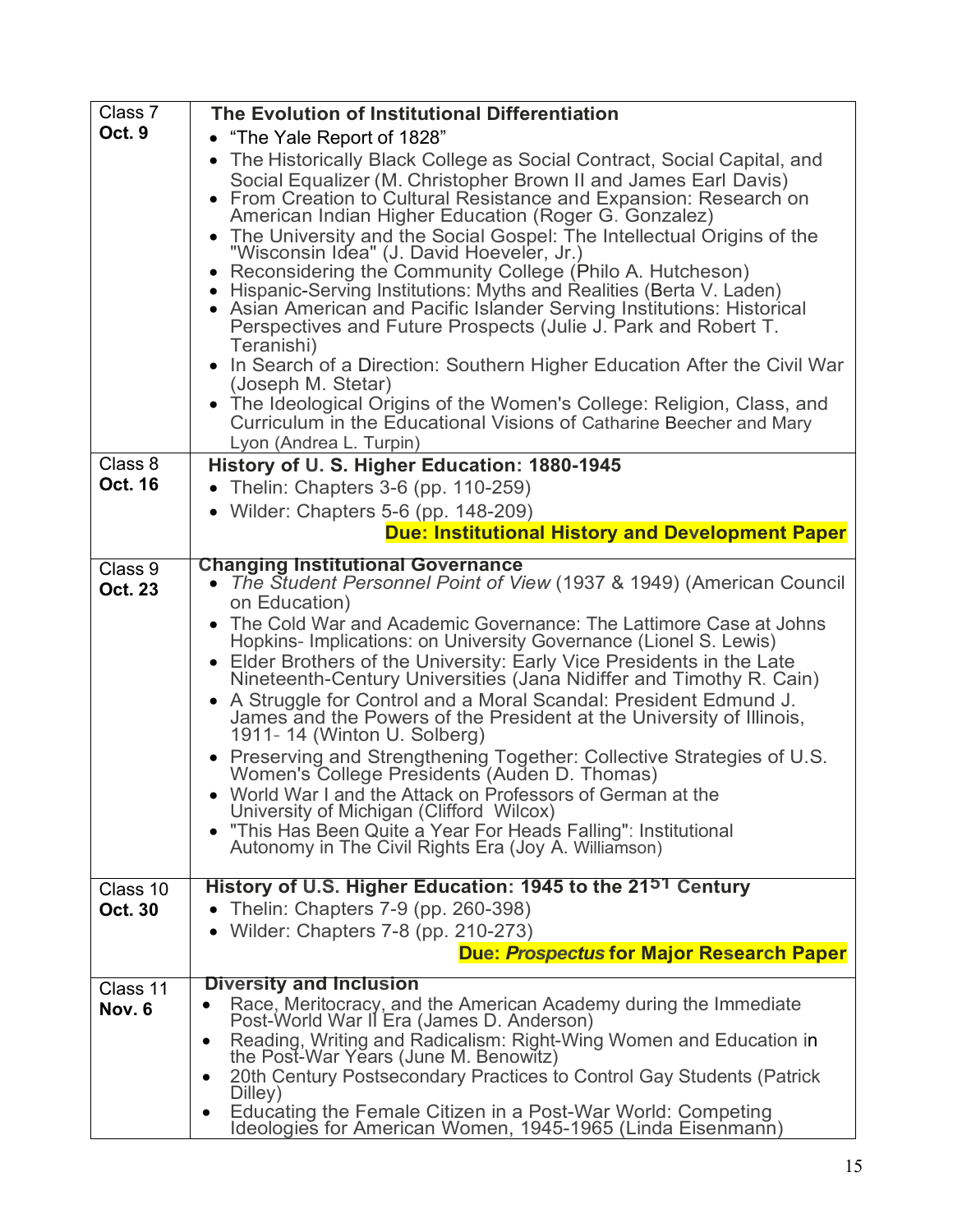|                            | Storied Lives: Japanese American Students and World War II-<br>$\bullet$                                                                        |
|----------------------------|-------------------------------------------------------------------------------------------------------------------------------------------------|
|                            | Anitracism (Gary Y. Okihiro)<br>The Education of the Negro Prior to 1861: A History of Education of<br>$\bullet$                                |
|                            | Colored People in the United States from Slavery to the Civil War-<br>Higher Education (Carter G. Woodson)                                      |
|                            | "For the Children of the Infidels"?: American Indian Education in the<br>$\bullet$<br><b>Colonial Colleges (Bobby Wright)</b>                   |
|                            | Dr. Clarke Revisited: Science, True Womanhood and Female<br>$\bullet$                                                                           |
|                            | Collegiate Education (Sue Zschoche)                                                                                                             |
| <b>Nov. 13</b>             |                                                                                                                                                 |
|                            | No Class. Work on Paper.<br>[Association for the Study of Higher Education (ASHE) Conference]                                                   |
|                            |                                                                                                                                                 |
|                            | Reflections on Students and Their Experiences through Time                                                                                      |
| Class 12                   | From Revolution to Apathy: American Student Activism in the 1970s<br>$\bullet$                                                                  |
| <b>Nov. 20</b>             | (Philip G. Altbach)<br>Pro-War and Anti-Draft: Young Americans for Freedom and the War<br>$\bullet$                                             |
|                            | in Vietnam (John Andrew)                                                                                                                        |
|                            | Black Activism on Campus (Stefan M. Bradley)<br>$\bullet$                                                                                       |
|                            | "The Two Joes Meet. Joe College, Joe Veteran": The G.I. Bill,<br>$\bullet$<br>College Education, and Postwar American Culture (Daniel A. Clark) |
|                            | The Worlds that Undergraduates Make (Helen L. Horowitz)<br>$\bullet$                                                                            |
|                            | The Rights of Man and the Rites of Youth: Fraternity and Riot at<br>$\bullet$                                                                   |
|                            | Eighteenth Century Harvard (Leon Jackson)<br>One-Third of a Campus: Ruth Crawford Mitchell and Second-<br>$\bullet$                             |
|                            | Generation Americans at the University of Pittsburgh (Harold S.<br>Wechsler)                                                                    |
|                            | In Defense of Themselves: The Black Student Struggle for Success<br>$\bullet$                                                                   |
|                            | and Recognition at Predominantly White Colleges and Universities<br>(Joy A. Williamson)                                                         |
|                            | <b>Due: All Re-writes (Optional)</b>                                                                                                            |
|                            | <b>Curriculum Debates: An Overview</b>                                                                                                          |
| Class 13<br><b>Nov. 27</b> | Curriculum in Higher Education: The Historical Roots of<br>$\bullet$                                                                            |
|                            | Contemporary Issues (Michael Bastedo)                                                                                                           |
|                            | Philosophies and Aims (Barbara S. Fuhrmann)<br>٠                                                                                                |
|                            | Social Forces Shaping the Curriculum (Mildred Garcia & James<br>٠<br>L. Ratcliff)                                                               |
|                            | Structures and Practices (Philo A. Hutcheson)<br>٠                                                                                              |
|                            | Key Turning Points in the Evolving Curriculum (Arthur Levine &<br>$\bullet$                                                                     |
|                            | Jana Nidiffer)                                                                                                                                  |
|                            | What is a Curriculum and What Should it Be? (James L. Ratcliff)<br>٠                                                                            |
| Class 14                   | <b>Curriculum Debates: Liberal Arts and Vocational Education</b>                                                                                |
| Dec. 4                     | The Day the Purpose of College Changed (Dan Berrett)                                                                                            |
|                            | 50 Hours: A Core Curriculum for College Students (Lynn V. Cheney)<br>$\bullet$<br>The Third Way (Richard M. Freeland)<br>$\bullet$              |
|                            | In the Wake of Laurence Vesey: Re-Examining the Liberal Arts<br>٠                                                                               |
|                            | College (Helen L. Horowitz)<br>The Yale Report of 1828 and Liberal Education: A Neorepublican                                                   |
|                            | $\bullet$<br>Manifesto (Jack C. Lane)                                                                                                           |
|                            | What Should Graduates Know? (Nicholas Lemann)<br>$\bullet$                                                                                      |
|                            | College Entrance Examinations in the United States: A Brief<br>$\bullet$<br>History for College Admission Counselors (Mott R. Linn)             |